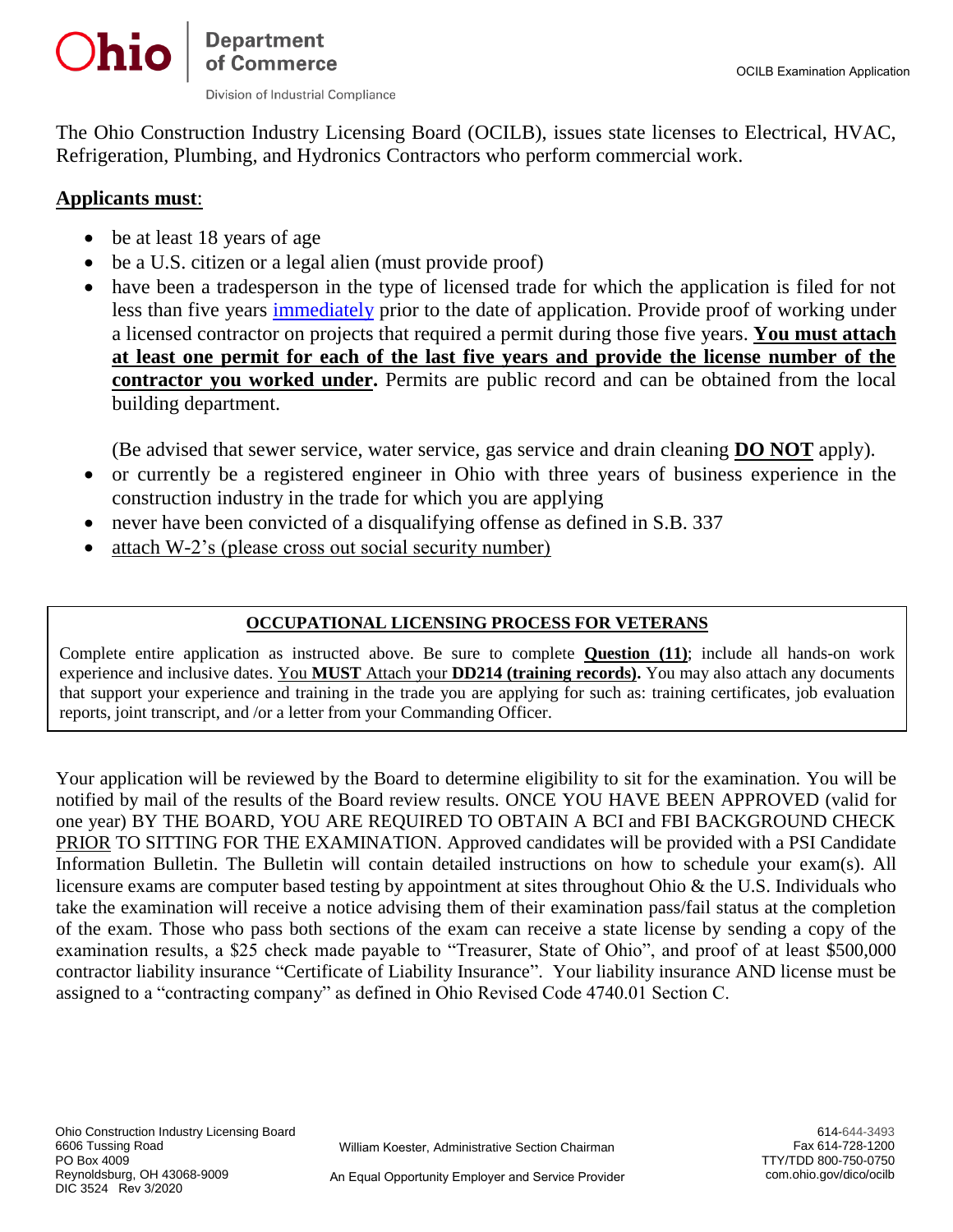## **OHIO CONSTRUCTION INDUSTRY LICENSING BOARD—EXAMINATION APPLICATION**

| MUST TYPE OR PRINT CLEARLY                                                                                                                                                                                                                                                                                                       |                                                                                                                                                                                                                                                                                                                                                        |  |  |  |  |
|----------------------------------------------------------------------------------------------------------------------------------------------------------------------------------------------------------------------------------------------------------------------------------------------------------------------------------|--------------------------------------------------------------------------------------------------------------------------------------------------------------------------------------------------------------------------------------------------------------------------------------------------------------------------------------------------------|--|--|--|--|
| 1. Type of examination applied for: CHECK ONLY ONE                                                                                                                                                                                                                                                                               | Application Fee: \$25.00                                                                                                                                                                                                                                                                                                                               |  |  |  |  |
| Hydronics<br>___ Electrical<br>$\qquad \qquad$ HVAC<br>$\frac{1}{2}$ Plumbing<br>_____ Refrigeration                                                                                                                                                                                                                             | Make check payable to:<br><b>TREASURER-STATE OF OHIO</b><br>Mail to:                                                                                                                                                                                                                                                                                   |  |  |  |  |
| M.I.                                                                                                                                                                                                                                                                                                                             | <b>Division of Industrial Compliance</b><br><b>Ohio Construction Industry Licensing Board</b><br>6606 Tussing Road, P.O. Box 4009                                                                                                                                                                                                                      |  |  |  |  |
|                                                                                                                                                                                                                                                                                                                                  | Reynoldsburg, Ohio 43068-9009<br>Check # $\frac{1}{2}$ $\frac{1}{2}$ $\frac{1}{2}$ $\frac{1}{2}$ $\frac{1}{2}$ $\frac{1}{2}$ $\frac{1}{2}$ $\frac{1}{2}$ $\frac{1}{2}$ $\frac{1}{2}$ $\frac{1}{2}$ $\frac{1}{2}$ $\frac{1}{2}$ $\frac{1}{2}$ $\frac{1}{2}$ $\frac{1}{2}$ $\frac{1}{2}$ $\frac{1}{2}$ $\frac{1}{2}$ $\frac{1}{2}$ $\frac{1}{2}$ $\frac$ |  |  |  |  |
|                                                                                                                                                                                                                                                                                                                                  |                                                                                                                                                                                                                                                                                                                                                        |  |  |  |  |
| 4. Are you a U.S. citizen? Y N Date of Birth $\frac{1}{\sqrt{2}}$<br>OR.                                                                                                                                                                                                                                                         | FOR OFFICE USE ONLY                                                                                                                                                                                                                                                                                                                                    |  |  |  |  |
| 5. Are you a legal alien? Y N (if yes, provide documentation)<br>6. Home Phone $(\_\_\_\_\_\_\_$ - $\_\_\_\_$ Work Phone $(\_\_\_\_\_\_\_$                                                                                                                                                                                       | Application is:<br>Approved Board Member Initials                                                                                                                                                                                                                                                                                                      |  |  |  |  |
|                                                                                                                                                                                                                                                                                                                                  | Denied<br><b>Board Member Initials</b>                                                                                                                                                                                                                                                                                                                 |  |  |  |  |
| 8. Have you ever been convicted of a felony? _____ Yes _____No<br>If yes:                                                                                                                                                                                                                                                        | Additional information needed:                                                                                                                                                                                                                                                                                                                         |  |  |  |  |
| Ohio County of conviction:                                                                                                                                                                                                                                                                                                       |                                                                                                                                                                                                                                                                                                                                                        |  |  |  |  |
|                                                                                                                                                                                                                                                                                                                                  | <u> 1980 - Johann Stoff, deutscher Stoff, der Stoff, der Stoff, der Stoff, der Stoff, der Stoff, der Stoff, der S</u>                                                                                                                                                                                                                                  |  |  |  |  |
| 9. NOTE: If approved and issued; you MUST assign your license to a<br>Contracting Company, indicate the Contracting Company name & your position.                                                                                                                                                                                |                                                                                                                                                                                                                                                                                                                                                        |  |  |  |  |
|                                                                                                                                                                                                                                                                                                                                  |                                                                                                                                                                                                                                                                                                                                                        |  |  |  |  |
| Your Current Position/Title: _____ Owner ______ Employee ______ Partner                                                                                                                                                                                                                                                          |                                                                                                                                                                                                                                                                                                                                                        |  |  |  |  |
| If you are the owner, are you paying your employees by W-2? Yes No                                                                                                                                                                                                                                                               |                                                                                                                                                                                                                                                                                                                                                        |  |  |  |  |
| Be very specific in nature of duties<br>** NOTE** You MUST indicate to the Board that you have worked the last five years as a Tradesperson,                                                                                                                                                                                     |                                                                                                                                                                                                                                                                                                                                                        |  |  |  |  |
| working under a licensed Contractor, performing permitable work, and be able to prove it.                                                                                                                                                                                                                                        |                                                                                                                                                                                                                                                                                                                                                        |  |  |  |  |
| Attach a minimum of 1 permit for each of the last 5 years the licensed contractor (your employer)<br>obtained, and that you worked under. (Permits are public record and can be obtained from the Building Department).<br>Attach copies of your W-2's for the past 5 years, working as an Employee for the licensed Contractor. |                                                                                                                                                                                                                                                                                                                                                        |  |  |  |  |
| NOTE: sewer service, water service, gas service and drain cleaning permits <b>DO NOT</b> apply.<br>$\bullet$                                                                                                                                                                                                                     |                                                                                                                                                                                                                                                                                                                                                        |  |  |  |  |

10. List below your employment history, beginning with the most recent. Attach additional sheets if necessary.

| <b>EMPLOYER'S NAME</b><br><b>AND ADDRESS</b> | Contractor<br>License # you<br>worked under. | <b>PHONE NUMBER</b> | <b>DATES OF</b><br><b>EMPLOYMENT</b> | <b>PLEASE</b><br><b>CIRCLE ONE</b>           | <b>TITLE OF POSITION</b> |
|----------------------------------------------|----------------------------------------------|---------------------|--------------------------------------|----------------------------------------------|--------------------------|
|                                              |                                              |                     | to                                   | <b>FULL</b><br><b>OR</b><br><b>PART-TIME</b> |                          |

**\_\_\_\_\_\_\_\_\_\_\_\_\_\_\_\_\_\_\_\_\_\_\_\_\_\_\_\_\_\_\_\_\_\_\_\_\_\_\_\_\_\_\_\_\_\_\_\_\_\_\_\_\_\_\_\_\_\_\_\_\_\_\_\_\_\_\_\_\_\_\_\_\_\_\_\_\_\_\_\_\_\_\_\_\_\_\_\_\_\_\_\_\_\_\_\_\_\_\_\_\_\_\_\_\_\_\_\_\_\_\_\_\_\_\_\_\_\_\_\_\_\_\_\_\_\_\_\_\_\_\_\_\_\_\_\_\_\_\_\_\_**

# **Nature of Duties: \_\_\_\_\_\_\_\_\_\_\_\_\_\_\_\_\_\_\_\_\_\_\_\_\_\_\_\_\_\_\_\_\_\_\_\_\_\_\_\_\_\_\_\_\_\_\_\_\_\_\_\_\_\_\_\_\_\_\_\_\_\_\_\_\_\_\_\_\_\_\_\_\_\_\_\_\_\_\_\_\_\_\_\_\_\_\_\_\_\_\_\_\_\_\_\_\_\_\_\_\_\_\_\_\_\_\_\_\_\_\_\_\_\_\_\_\_\_\_\_\_\_**